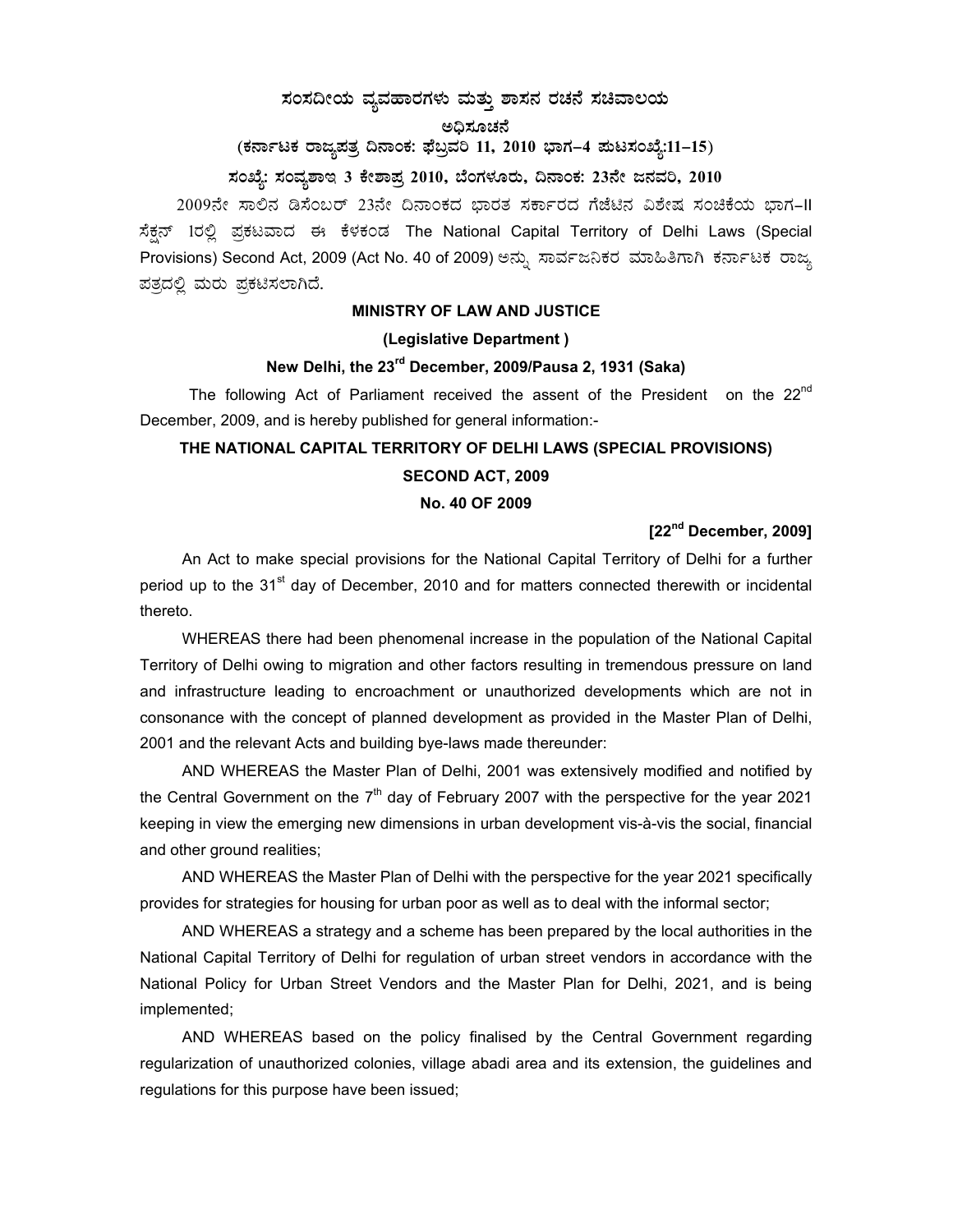AND WHEREAS in pursuance of the guidelines and regulations for regularisation of unauthorized colonies necessary steps are being taken which, inter alia, involve scrutiny of layout plans, assessment of built up percentage existed as on the  $31<sup>st</sup>$  day of March, 2002, identification of mixed use streets, approval of layout plans, fixation of boundaries, change of land use and identification of colonies not eligible for regularizations;

 AND WHEREAS more time is required for orderly implementation of scheme, regarding hawkers and urban street vendors and for regularization of unauthorized colonies, village abadi area and its extension;

 AND WHEREAS the revised policy and orderly arrangements for relocation and rehabilitation of slum dwellers and Jhuggi-Jhompri clusters in the National Capital Territory of Delhi has been considered and a Bill namely, the Delhi Urban Shelter Improvement Board Bill, 2009 has been prepared by the Government of National Capital Territory of Delhi to provide for implementation of Schemes for improvement of Jhuggi-Jhompri clusters and its redevelopment with a view to bring Improvement in environment and living conditions, and preparing housing scheme for resettlement of persons;

 AND WHEREAS the draft policy regarding farm houses has been formulated by the Delhi Development Authority and has been forwarded to major stakeholders for their views and comments;

 AND WHEREAS in pursuance of the Master Plan for Delhi, 2021, the policy or plan regarding schools, dispensaries, religious institutions, cultural institutions, storages, warehouses and godowns used for agricultural inputs or produce (including dairy and poultry) in rural areas built on agricultural land is under consideration of the Central Government.

 AND WHEREAS the National Capital Territory of Delhi Laws (Special Provisions) Act, 2007 was enacted on the  $5<sup>th</sup>$  day of December, 2007 (43 of 2007) to make special provisions for the areas of National Capital Territory of Delhi for a period up to the  $31<sup>st</sup>$  day of December, 2008 which ceased to operate after the 31 $\mathrm{^{st}}$  day of December, 2008;

 AND WHEREAS the National Capital Territory of Delhi Laws (Special Provisions) Act, 2009 (24 of 2009) was enacted in continuation of the aforesaid Act referred to in the preceding paragraph for a period up to the  $31<sup>st</sup>$  day of December, 2009 to make special provisions for the areas of National Capital Territory of Delhi and that Act shall cease operate after the 31<sup>st</sup> day of December, 2009.

 AND WHEREAS it is expedient to have a law in terms of the Master Plan of Delhi, 2021, in continuation of the said Act for a period up to the  $31<sup>st</sup>$  day of December, 2010 to provide temporary relief and to minimize avoidable hardships and irreparable loss to the people of the National Capital Territory of Delhi against any action by the concerned agency in respect of persons covered by the policies referred to above.

BE it enacted by Parliament in the Sixtieth Year of the Republic of India as follows:

**1. Short title extent, commencement and duration:** (1) This Act may be called the National Capital Territory of Delhi Laws (Special Provisions) Second Act, 2009

(2) It extends to the National Capital Territory of Delhi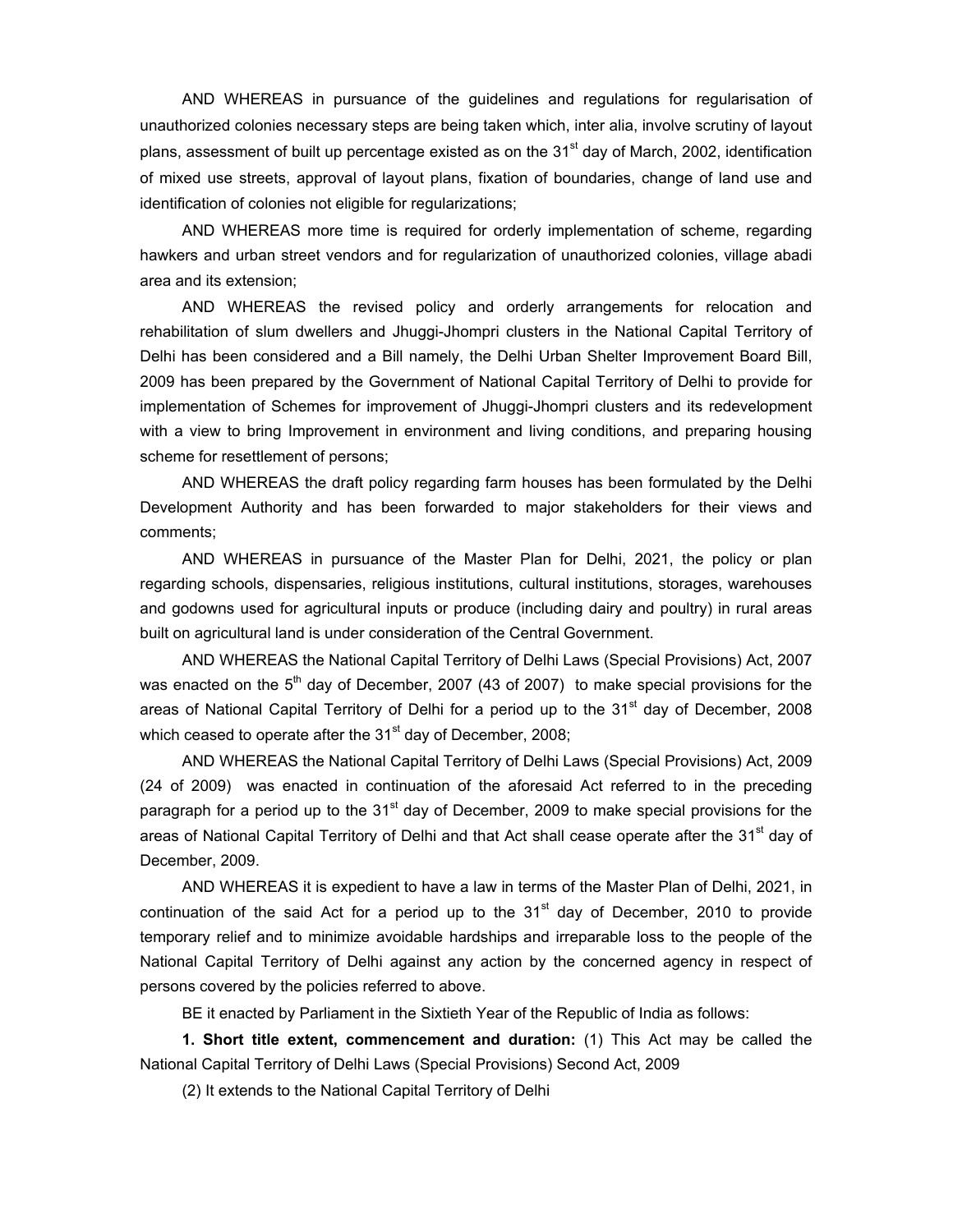(3) It shall come into force on the  $1<sup>st</sup>$  day of January, 2010.

(4) It shall cease to have effect on the  $31<sup>st</sup>$  day of December, 2010 except as respects things done or omitted to be done before such cesser, and upon such cesser section 6 of the General Clauses Act, 1897, (10 of 1897) shall apply as if this Act had then been repealed by a Central Act.

**2. Definitions:** (1) In this Act, unless the context otherwise requires,

 (a) "building bye-laws" means bye-laws made under section 481 of the Delhi Municipal Corporation Act, 1957 (66 of 1957) or the bye-laws made under section 188, sub-section (3) of section 189 and sub-section (1) of section 190 of the Punjab Municipal Act, 1911 (Punjab Act 3 of 1911) as in force in New Delhi or the regulations made under sub-section (1) of section 57 of the Delhi Development Act, 1957(61 of 1957), relating to buildings.

 (b) " Delhi" means the entire area of the National Capital Territory of Delhi except the Delhi Cantonment as defined in clause (11) of section 2 of the Delhi Municipal Corporation Act, 1957 (66 of 1957) ;

(c) "encroachment" means unauthorized occupation of Government land or public land by way of putting temporary, semi-permanent or permanent structure for residential use or commercial use or any other use;

 (d) "local authority" means the Delhi Municipal Corporation established under the Delhi Municipal Corporation Act, 1957, (66 of 1957) or the New Delhi Municipal Council established under the New Delhi Municipal Council Act, 1994 (44 of 1994) or the Delhi Development Authority established under the Delhi Development Act, 1957 (61 of 1957), legally entitled to exercise control in respect of the areas under their respective jurisdiction;

 (e) "Master Plan" means the Master Plan for Delhi with the perspective for the year 2021 notified vide notification number S.O. 141 (E), dated the  $7<sup>th</sup>$  day of February, 2007, under the Delhi Development Act, 1957 (61 of 1957);

(f) "notification" means a notification published in the Official Gazette;

 (g) "punitive action" means action taken by a local authority under the relevant law against unauthorized development and shall include demolition, sealing of premises and displacement of persons or their business establishment from their existing location, whether in pursuance of court orders or otherwise;

(h) "relevant law" means in case of

(i) the Delhi Development Authority, the Delhi Development Act, 1957; (61 of 1957)

 (ii) the Municipal Corporation of Delhi, the Delhi Municipal Corporation Act 1957 ( 66 of 1957);and

 (iii) the New Delhi Municipal Council, the New Delhi Municipal Council Act, 1994 (44 of 1994)

 '(i) "unauthorized development" means use of land or use of building or construction of building or development of colonies carried out in contravention of the sanctioned plans or without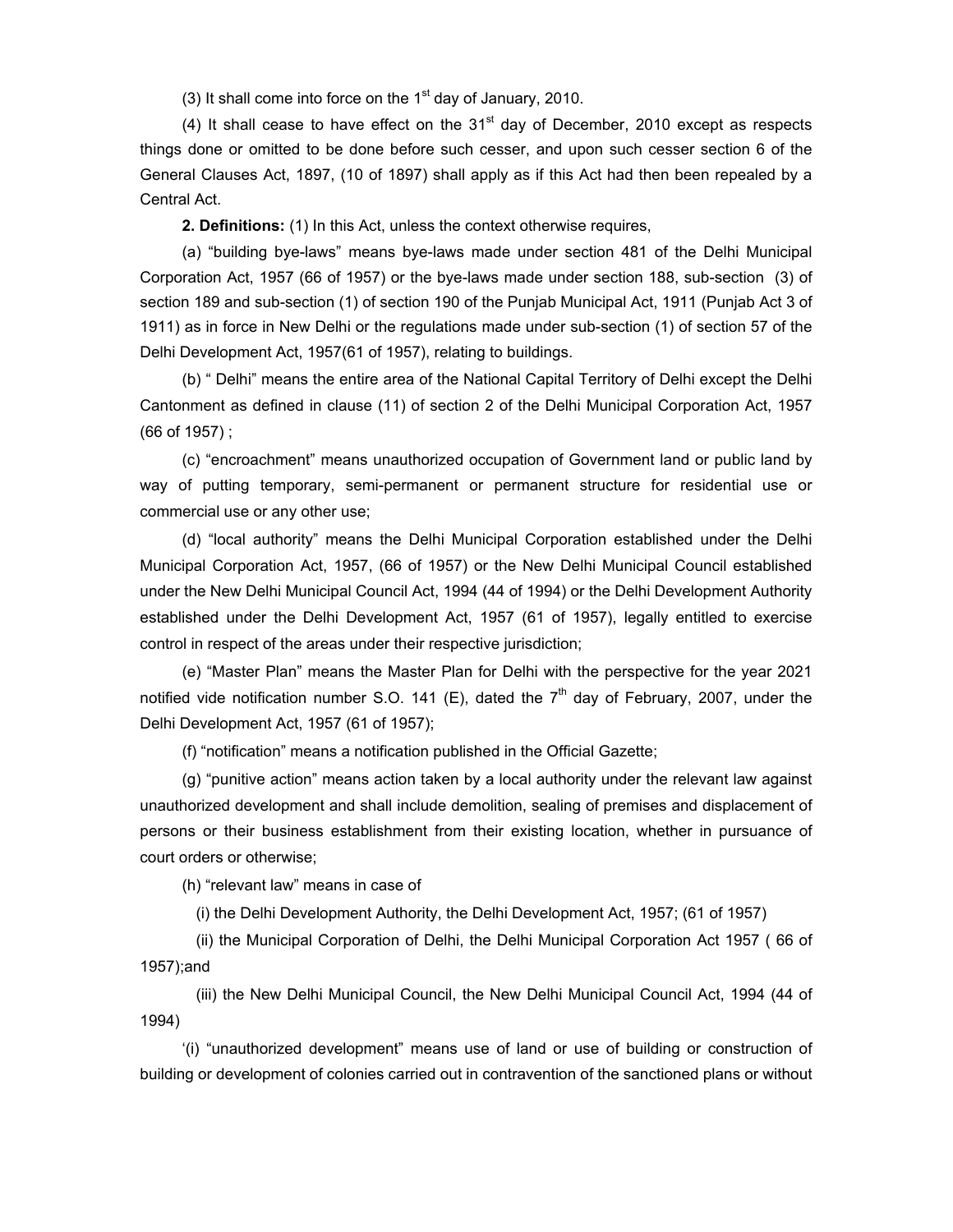obtaining the sanction of plans, or in contravention of the land use as permitted under the Master Plan or Zonal Plan or layout –plan, as the case may be and includes any encroachment.

 (2) Words and expressions used but not defined herein shall have the meanings respectively assigned to them in the Delhi Development Act, 1957 (61 of 1957), the Delhi Municipal Corporation Act, 1957 (66 of 1957) and the New Delhi Municipal Council Act, 1994 (44 of 1994).

**3. Enforcement to be kept in abeyance**(1) Notwithstanding anything contained in any relevant law or any rules, regulations or bye-laws made thereunder, the Central Government shall before the expiry of this Act, take all possible measures to finalise norms, policy guidelines, feasible strategies and make orderly arrangement to deal with the problem of encroachment or unauthorized development in the form of encroachment by slum dwellers and Jhuggi-Jhompri clusters, hawkers and urban street vendors, unauthorized colonies, village abadi area (including urban villages) and its extension, existing farm houses involving construction beyond permissible building limits and schools, dispensaries, religious institutions, cultural institutions, storages, warehouses and godown used for agricultural inputs or produce (including dairy and poultry) in rural areas built on agricultural land, as mentioned below:

 (a) policy for relocation and rehabilitation of slum dwellers and Jhuggi-Jhompri clusters in accordance with the provisions of the Master Plan of Delhi, 2021 to ensure development of Delhi in a sustainable, planned and humane manner;

 (b) scheme and orderly arrangements for regulation of urban street vendors in consonance with the national policy for urban street vendors and hawkers as provided in the Master Plan of Delhi, 2021;

 (c) orderly arrangements pursuant to guidelines and regulations for regularization of unauthorized colonies, village abadi area (including urban villages) and its extension, as existed on the 31<sup>st</sup> day of March, 2002, and where construction took place even beyond that date and up to the  $8<sup>th</sup>$  day of February, 2007;

 (d) policy regarding existing farm houses involying construction beyond permissible building limits; and

 (e) policy or plan regarding schools, dispensaries, religious institutions, cultural institutions, storages, warehouses and godown used for agricultural inputs or produce (including dairy and poultry) in rural areas built on agricultural land.

 (2) Subject to the provisions contained in sub-section (1) and notwithstanding any judgement, decree or order of any court, status quo-

(i) as on the  $1<sup>st</sup>$  day of January, 2006, in respect of encroachment or unauthorised development; and